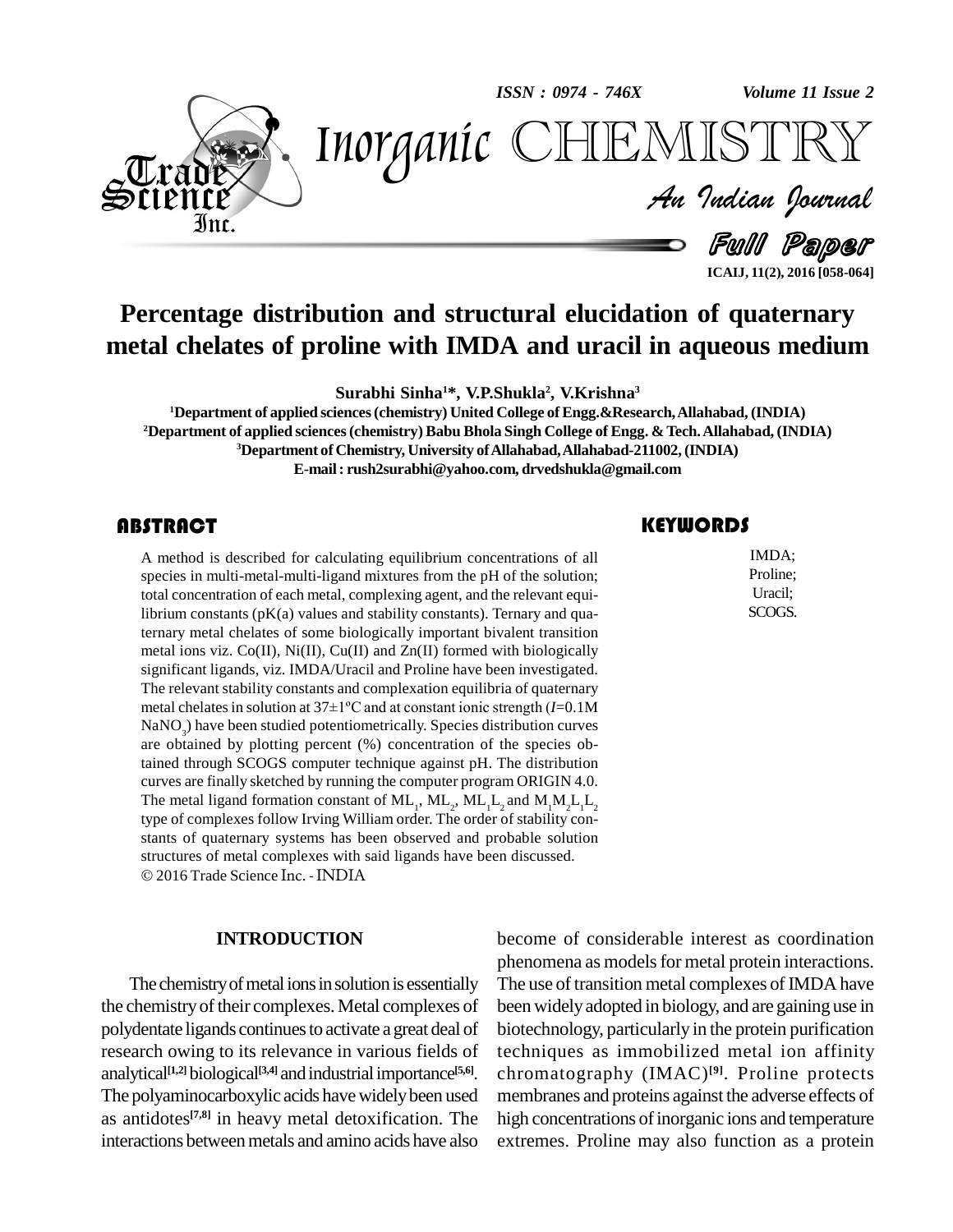compatible hydrotrope and as a hydroxyl radical scavenger. Uracil serves as allosteric regulator and coenzyme for reaction in the human body and in plants<sup>[10]</sup>. Uracil can be used to determine microbial W. contamination of tomatoes<sup>[11]</sup>. Its derivatives are used  $=$  Prim in pesticides. It is also used as anti-photosynthetic herbicides and destroys weed **[12]**.

In the study of bio-fluid, knowledge of formation of ternary and quaternary complexes is important particularly when hyper accumulated metal ions are present of physiological or pathological nature **[13]**.

In continuation to our recent communication **[14,15]** on multi-metal multi-ligand complexes, we report here comparative order of stability of quaternary metal complexes of Cu, Ni, Co and Zn metal ions with  $\overline{p}$ IMDA(imino di acetic acid) and Uracil where Proline behaves as secondary and primary ligand respectively using pH-metry in aqueous medium. The species distribution at different pH, formation constant, probable structure and plausible equilibria for the formation of species are reported in this paper.

#### **EXPERIMENTAL**

All reagents used were of A.R. grade (sigma) with 99% purity. Solutions were prepared in double distilled CO<sub>2</sub> free water. Metal Nitrate solutions were standardized by EDTA complexometric titration. Carbonate free NaOH solution (0.1M) was used as  $\text{titrant}[16]$ . pH measurements were made with century model CP 901-S pH meter using a special glass electrode (accuracy  $\pm$  0.01 pH) at 37 $\pm$  1° C. Binary  $\frac{W}{W}$ <br>M.L. (M.L. (1.1) ternary M.L. (1.1.1) and quaternary  $\frac{W}{W}$  $\text{M:L}_{1}/\text{M:L}_{2}(1:1)$ ,ternary  $\text{M:L}_{1}:\text{L}_{2}(1:1:1)$  and quaternary  $\quad$   $^{\text{nH}}$  $M_1$ : $M_2$ : $L_1$ : $L_2$ (1:1:1:1) metal-ligand mixtures of following composition were prepared for titration, keeping total  $Y$ volume 50ml in each case. Strength of metal and ligand<br>-  $0.01M$  and  $I=0.1M$  NaNO TCL<sub>0</sub>  $= 0.01M$  and *I* = 0.1 M NaNO<sub>3</sub>

Solution A: 5 ml NaNO<sub>3</sub> (1.0 M) + 5ml HNO<sub>3</sub> (0.02M)  $N^0$ <br>+ water + water

Solution B: 5 ml NaNO<sub>3</sub> (1.0 M) + 5ml HNO<sub>3</sub> (0.02M)  $V_1$  $+ 5ml L_1 (0.01M) + water$ 

Solution C: 5 ml NaNO<sub>3</sub> (1.0 M) + 5ml HNO<sub>3</sub> (0.02M)  $\frac{V_0}{n}$ <br>+ 5ml L. (0.01M) + 5 ml M. (II) (0.01M) + water  $+$  5ml L<sub>1</sub> (0.01M) + 5 ml M<sub>1</sub> (II) (0.01M) + water Solution D: 5 ml NaNO<sub>3</sub> (1.0 M) + 5ml HNO<sub>3</sub> (0.02M)<br>+ 5ml L, (0.01 M) + 5 ml M, (II) (0.01 M) + 5ml L,  $+$  5ml L<sub>1</sub> (0.01M) + 5 ml M<sub>1</sub> (II) (0.01M) + 5ml L<sub>2</sub>  $(0.01M) +$  water

Solution E:  $5$  ml NaNO<sub>3</sub> (1.0 M) +  $5$ ml HNO<sub>3</sub> (0.02M)  $+ 5$ ml L<sub>1</sub> (0.01M) + 5 ml M<sub>1</sub> (II) (0.01M) + 5ml L<sub>2</sub>  $(0.01M) + 5mM$ <sub>2</sub>(II)  $(0.01M) +$  water Where  $M_1$  (II) and  $M_2$  (II) are Co / Ni / Cu and Zn L<sub>1</sub><br>= Primary ligand and L<sub>2</sub> = Secondary ligand. Each set of solution was then titrated against alkali (NaOH). The pH meter reading with progressive addition of alkali to the titration mixtures were noted, when the reading of pH meter stabilized. The titration was discontinued at the appearance of turbidity. The pH values were plotted against the volume of NaOH and the titration curves were obtained. From the shift of the pH titration curve

$$
\overline{n}H = \{ YTCL_0 \quad \frac{(N^0 + E^0)(V_2 \cdot V_1)}{(V_0 + V_1)} \quad / TCL_0 \}
$$
 (1)

Similarly,  $\overline{\mathbf{n}}$  values were evaluated by the equation,

$$
\overline{\mathbf{n}} = \frac{(\text{N}^{0} + \text{E}^{0})(\text{V}_{3} - \text{V}_{2})}{(\text{V}_{0} + \text{V}_{1}) \times \overline{\mathbf{n}} \text{H} \times \text{TCM}_{0}}
$$
(2)

and pL was calculated by the equation,

the value of  $\overline{n}$  H,  $\overline{n}$ , pL are calculated as:

$$
pL = log \frac{K_1[H^+] + K_1K_2[H^+]^2 + ...}{TCL_0 - \overline{n} \times TCM_0)}
$$
  

$$
X \frac{V_0 + V_3}{V_0}
$$
 (3)

The stability constant for the system mentioned above had been calculated using the formula: **l log K** =  $\{ \log(\text{TCL}_0 \times \overline{\mathbf{n}}) \cdot \log(\text{TCM}_0)(1-\overline{\mathbf{n}}) + \text{pL} \}$  (4)

$$
\log \mathbf{K} = \{ \log (\text{TCL}_0 \times \overline{\mathbf{n}}) - \log (\text{TCM}_0) (1 - \overline{\mathbf{n}}) + \text{pL} \}
$$
(4)  
Where,

 $=$  Average number of protons attached to the ligand

 $=$ Number of dissociable or replaceable protons attached to the ligand

 $=$ Total concentration of the ligand

- $=$  Concentration of alkali
- $E^0$  = Total concentration of free acid
- $V_1$  = Volume of alkali needed to reach a specified = Total concentration of free acid<br>= Volume of alkali needed to reach a<br>pH for solution 'A' (i.e. Acid)
	- $=$ The total volume of reaction mixture
	- <sup>211</sup> Average number of ligands attached per metal ion
	- IIndonesia attached per metal<br> **IIIndonesia According CCHEMISTRY**<br> *Inorganic* CHEMISTRY =Volume of alkali required to attain the same pH in the (acid +ligand) curves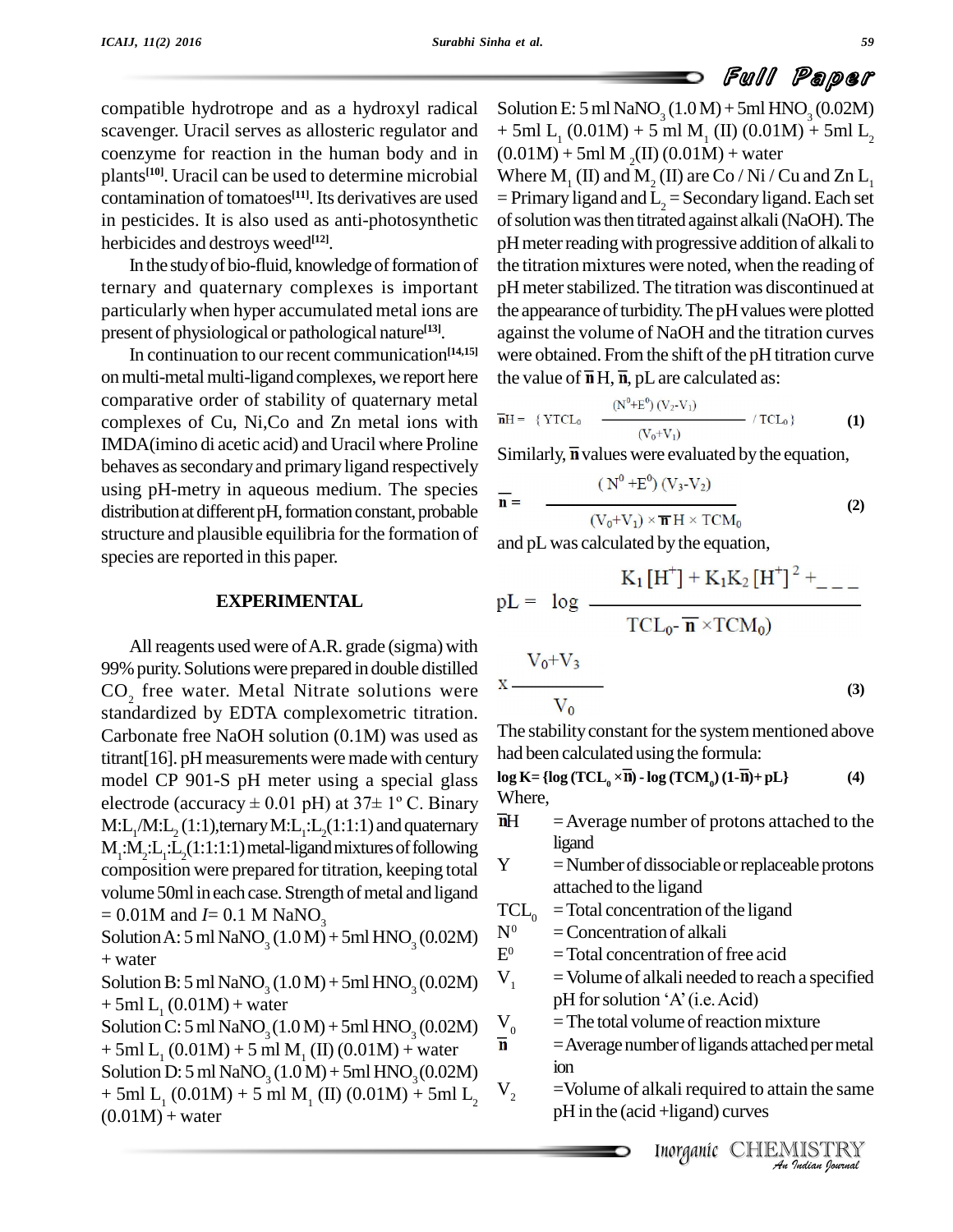$V<sub>3</sub>$  = Volume of alkali required to attain the same pHin the (acid+ligand+metal) curves

 $TCM<sub>o</sub> = Total concentration of metal present in solution$  $K_1^H$ ,  $K_2^H$   $K_3^H$  = Protonation constants of the ligands<br>  $H^+$  = Hydrogen ion concentration repression repression is a repression of complex formed ligar  $H^+$  = Hydrogen ion concentration H<sup>+</sup> = Hydrogen ion concentration repress<br>log (TCL<sub>0</sub> × n) = The amount of complex formed ligand,<br>log {TCM<sub>0</sub> × (1- n)} = The amount of free metal ion coordin

 $log(TCL_0 \times n)$  = The amount of complex formed

- HH Hhhhhhhh
- $pL = The concentration of free ligand$

For evaluation of stability constants by the SCOGS computer program**[17]** in a system of the two different metal ions  $M_1$  and  $M_2$  and two different ligands  $L_1$  and  $L_2$  in aqueous solution, complex formation may be described according to equilibrium.

 $pM_1 + qM_2 + rL1 + sL_2 + t(OH)$  (M<sub>1</sub>)p  $(M<sub>2</sub>)q(A)r(B)s(OH)t$ 

The overall stability constant  $(\beta_{\text{pors}})$  is defined as:

$$
\beta_{pqrst} = \frac{[(M_1) p (M_2) q (L_1) r (L_2) s (OH) t]}{[M_1]^p [M_2]^q [A]^r [B]^s [OH]^t}
$$
(5)

maybe used to calculate the species distribution curves that provides the clues for the formation equilibria of the complexes.

Values of constants were supplied to the computer as input data to obtain distribution curves of the complexes occurring at different pH.Ionic product of water(kw) and activity coefficient of hydrogen ion under the experimental conditions were obtained from literature.

#### **RESULTSAND DISCUSSION**

Proton ionization from uracil in the strongly acid region ( $pK < 0.5$ ) has been reported, based on spectrophotometric data. On the basis of UV measurements **[18,19]** in aqueoussolution, uracil exists primarily in the diketo form whereas in alkaline solution, it exists as approximately 1:1 mixture of the two possible deprotonated forms.

Two overlapping absorption bands with  $\lambda$  max 260



and 284 nm have been reported for proton ionization from neutral uracil with a conclusion that protons ionize simultaneously from both  $N<sub>1</sub>H$  and  $N<sub>2</sub>H$  groups.

Fully protonated form of ligand proline  $(L)$  is represented by  $\mathrm{H}_2\mathrm{L}^+$ . It usually functions as bidentate ligand, using one carboxyl and one imino group for coordination. Its protonation can be expressed as:

$$
L^- + H^+ \xrightarrow{\bullet} HL pK_1
$$
  

$$
HL + H^+ \xrightarrow{\bullet} H_2L^+ pK_2
$$



**Figure 2 :Lpyrolidine-2-carboxylic acid (Proline)**

(5) coordinates as a  $(\overline{O}, \overline{O}, N)^{[20,21]}$ . With alkaline earth The complex formation between a transition metal ion, M2+ and iminodiaceticacid (IMDA) involve Nimino and O-carboxylato atoms. It behaves as a tridentate ligand, where iminodiacetate diaion (A2-) metal ions, it forms only a 1:1 chelate **[22]** but with transition metal ions it forms both 1:1 and 1:2 complexes **[23]**.Its protonation equilibria are expressed as below:



**Figure 3 :Iminodiacetic acid (IMDA)**

**CH** binary and ternary constants obtained by least-square **CH** are presented in TABLE 1. Preliminary estimates of Protonation constants for the ligands have been determined by Irving-Rossotti titration technique<sup>[24]</sup> and method were further refined by SCOGS. These values are listed inTABLE2, 3.Which are in good agreement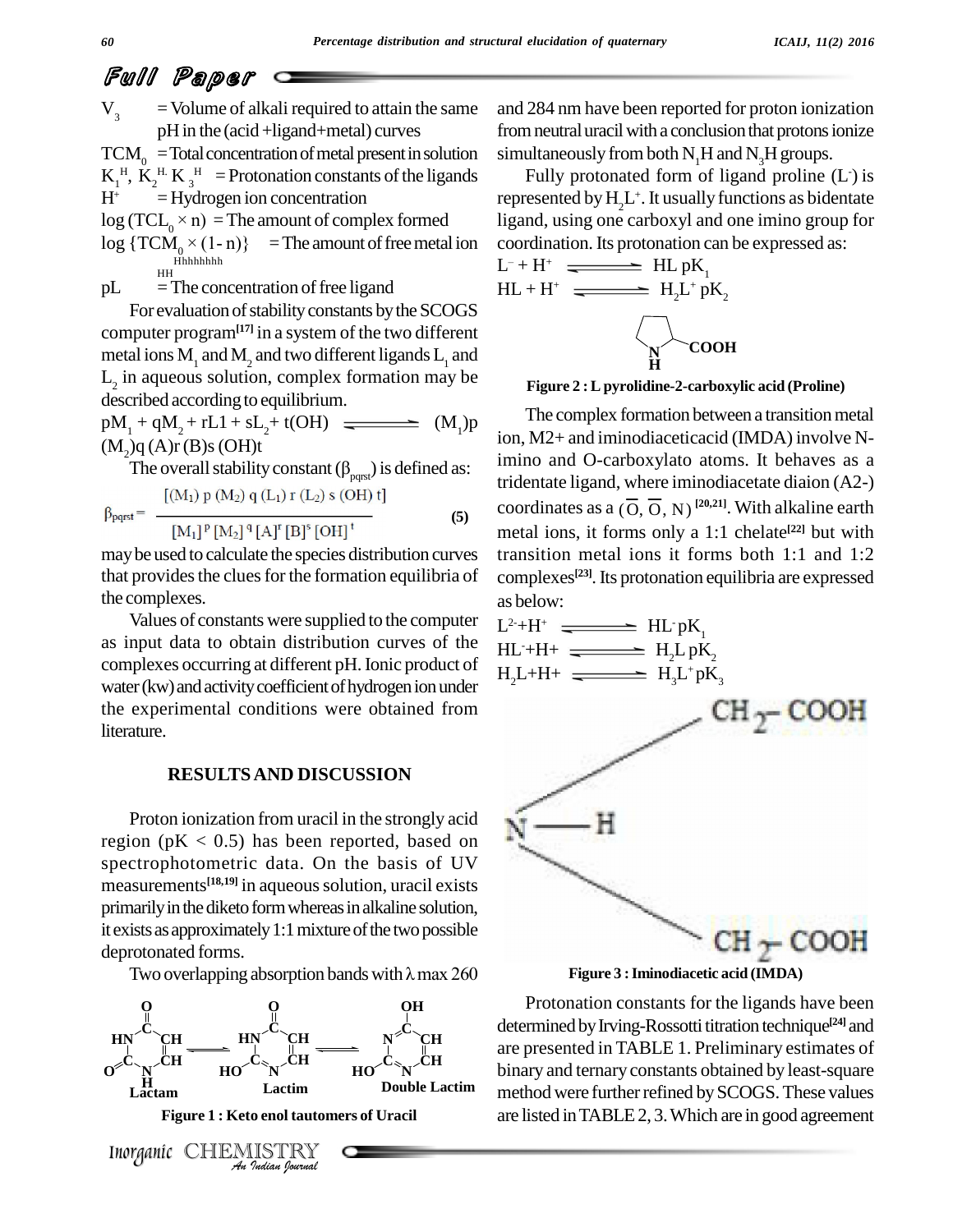**TABLE 1 : Proton-ligand formation constant (Log**  $\beta$  **00rst) of ligands hydron-ligand formation constant (Log β 00rst) of**  $\alpha$  **windpands and hydrolytic constants (Log β p000t) of different HABLE 1 : Proton-ligand formation constant (Log**  $\beta$  **00rst) of with the ligands and hydrolytic constants (Log**  $\beta$  **p000t) of different Lametal ions understudy in aqueous solution at**  $37\pm1$ **°C**  $I =$  **relative 0.1M NaNO**<sub>3</sub> **Proton-ligandity in aqueaus solution at**  $37\pm1$ **<sup>o</sup>C** *I* **=** 

| -------     | Proton-ligand formation constant ( $\text{Log } \beta 00 \text{rst}$ ) |             |           |
|-------------|------------------------------------------------------------------------|-------------|-----------|
| Ligand      | <b>Species</b>                                                         | $log \beta$ | Reference |
|             | $H_3L$                                                                 | 14.26       | 13.82     |
| <b>IMDA</b> | $H_2L$                                                                 | 12.03       | 11.98     |
|             | HL                                                                     | 08.80       | 9.12      |
|             | $H_2L$                                                                 | 12.79       | 12.28     |
| Proline     | HL                                                                     | 09.37       | 10.07     |
| Uracil      | HL                                                                     | 9.47        | 9.34      |

with those reported in the literature **[25]**.

Larger concentration of mixed ligand complexes relative to binary is reflected in species distribution diagram (Figure 4, 5) which indicates marked stabilization of ternary over binary in each of the system studied. Mixed ligand complexation equilibrium has been assumed as follows:

| $[L_1H]^{\omega} + M_1^2 + [L_2H]^{\omega}$ $[M_1(II)$ - $\longrightarrow$ $L_1$ - |  |
|------------------------------------------------------------------------------------|--|
| $L_2H]^* + H^*$                                                                    |  |
| $[M, (II)-L,H]^+ + [L,H]^{\otimes}$ $\longrightarrow$ $[M,(II)-L,$                 |  |
| $L_{\rm B}H$ ] <sup>%</sup> + H <sup>+</sup>                                       |  |

 $L_2H$ <sup>%</sup> + H<sup>+</sup><br>The concentration of quaternary complex is increasing graduallywith gradual increase in pH and attains a maximum value  $\approx$  (60-95%) in the pH range  $\sim$ 3.0-10.5. The complexation starts from the very

| Uracii             | пL       | 9.41      | 9.34     |                                          |          |           |          | beginning of the titration $\sim 3.1$ , which shows the |
|--------------------|----------|-----------|----------|------------------------------------------|----------|-----------|----------|---------------------------------------------------------|
|                    |          |           |          | Hydrolytic constants (Log $\beta$ p000t) |          |           |          |                                                         |
| <b>Complex</b>     | Cu       | reference | Zn       | reference                                | Ni       | reference | Co       | reference                                               |
| $M(OH)^+$          | $-6.29$  | $(-6.4)$  | $-7.89$  | $(-7.9)$                                 | $-8.10$  | $(-8.5)$  | $-8.23$  | $(-8.7)$                                                |
| M(OH) <sub>2</sub> | $-13.10$ | $(-13.3)$ | $-14.92$ |                                          | $-16.87$ | $(-16.9)$ | $-17.83$ | $(-18.00)$                                              |

TABLE 2 : Stability constants of binary ternary and quaternary complexes of IMDA ( ${\rm L}^{}_{\rm 1}$  and Proline ( ${\rm L}^{}_{\rm 2}$ ) with different metal **ionsin aqueoussolution at <sup>37</sup>±1°C** *<sup>I</sup>* **<sup>=</sup> 0.1M NaNO<sup>3</sup>** ts ot binary ternary and quaternary complexes of IMDA (L<sub>1)</sub> and Proline (L<sub>2</sub>) with di<br>37±1°C *I* = 0.1M NaNO<sub>3</sub><br>Metal-Ligand constants (Log β p0r0t/ Log β p00st) Binary System

| <b>Complex</b> | Cu    | reference                                                         | Zn   | reference | Ni   | reference                                          | Co   | reference  |
|----------------|-------|-------------------------------------------------------------------|------|-----------|------|----------------------------------------------------|------|------------|
| $ML_1$         | 10.07 | (10.47)                                                           | 7.44 | (7.24)    | 8.22 | (8.15)                                             | 7.42 | (6.98)     |
| $ML_2$         | 9.05  | (8.95)                                                            | 5.98 | (5.20)    | 6.54 | (6.07)                                             | 5.74 | $(4.82)$ * |
|                |       | Metal-Ligand constants ( $\text{Log }\beta$ p0rst) Ternary System |      |           |      | indicates the formation of heterobinuclear complex |      |            |

| Metal-Ligand constants (Log $\beta$ p0rst) Ternary System |       |       |       |       |  |  |  |
|-----------------------------------------------------------|-------|-------|-------|-------|--|--|--|
| <b>Complex</b>                                            | Cu    | Zn    | Ni    | Cо    |  |  |  |
| $ML_1L_2$                                                 | 19.02 | 13.10 | 14.70 | 13.07 |  |  |  |

| Complex        | Cu-Ni   | Ni-Zn | $Cu-Zn$  |
|----------------|---------|-------|----------|
|                | 26.65   | 23.30 | 26.42    |
| $M_1M_2L_1L_2$ | $Cu-Co$ | Ni-Co | $Zn$ -Co |
|                | 26.28   | 22.94 | 23.24    |

simultaneous process of complex formation. For quaternary system, the species distribution curve indicates the formation of heterobinuclear complex according to the following equilibria:

 $[L_1H]^* + M1^{2+} + [L_2H]^* + M2^{2+} \longrightarrow [M_1(II)-M_2(II)-L_1-L_2] + 2H^+$ <br>The alternative equilibrium may also be indicated

asfollows:  $M_{2}$ (II)-L<sub>1</sub>-L<sub>2</sub>] + 2H<sup>+</sup><br>
The alternative equilibrium may also be indicated<br> **Metal-Ligand constants (Log**  $\beta$  **pqrst)** Quaternary System<br>
as follows:

$$
[M_1 (II) - L_1 - L_2 H]^* + M_2^{2+} \longrightarrow [M_1 (II) - M_2 (II) - L_1 - L_2] + H^+
$$
  
\n
$$
[M_2 (II) - L_1 - L_2 H]^* + M_1^{2+} [M_2 (II) - \longrightarrow M_1 (II) - L_1 - L_2] + H^+
$$
  
\n
$$
Formation of hydroxo species viz. - Cu(II)(OH)_2 and
$$

*ISON* Species VIZ.-Cu(II)(OH)<sub>2</sub> and<br>
taken into consideration, as the<br>
ponding to metal-ligand complex<br>
re found to be overlapping with<br>
ia of M<sup>2+</sup>(aq.) ions.<br> *Inorganic* CHEMISTRY Ni(II)(OH) <sup>+</sup> have been taken into consideration, asthe buffer regions corresponding to metal-ligand complex formation equilibria are found to be overlapping with the hydrolytic equilibria of  $M^{2+}$ (aq.) ions.

Full Paper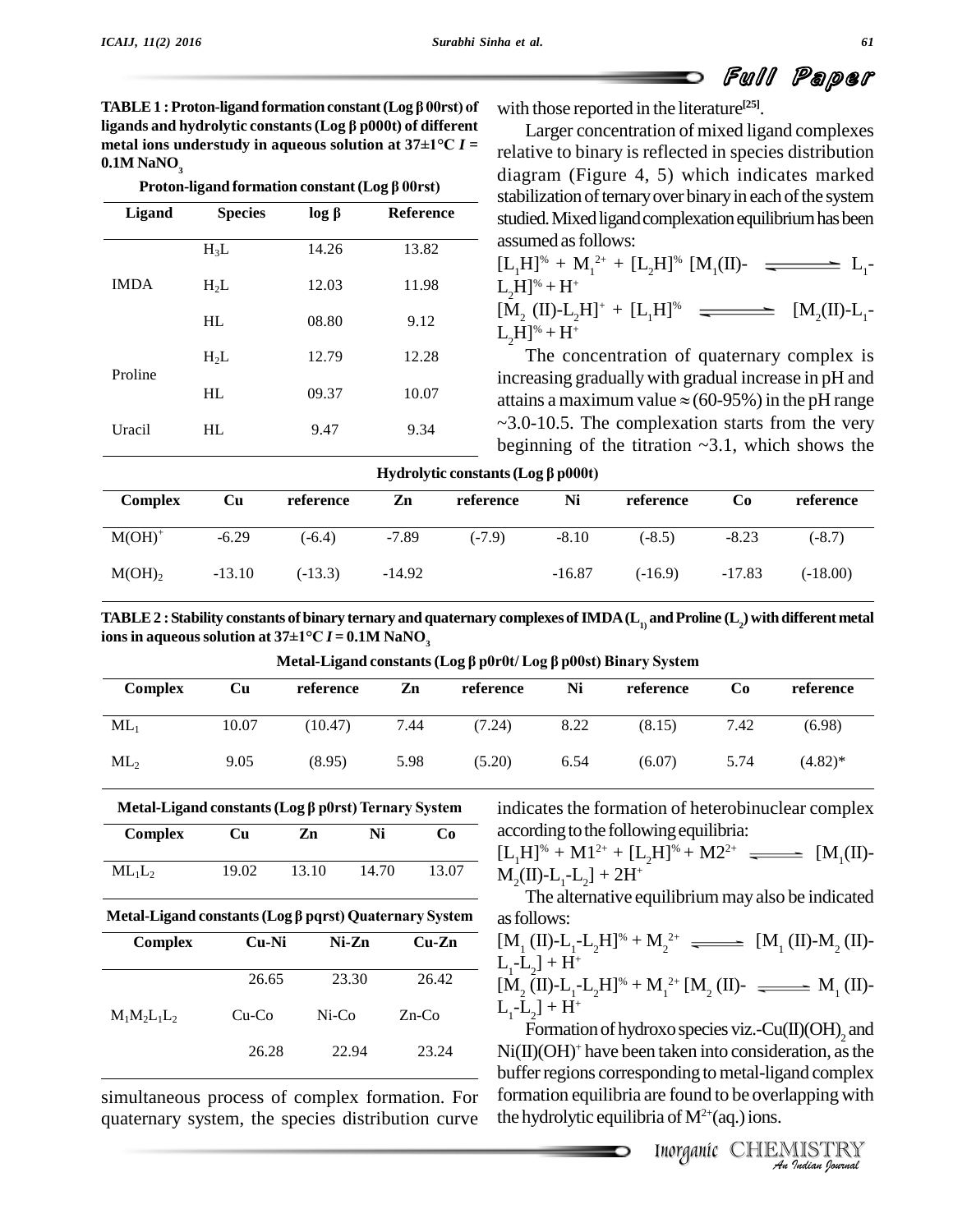TABLE 3 : Stability constants of binary ternary and quaternary complexes of Proline ( ${\rm L}^{}_{\rm D}$  and Uracil ( ${\rm L}^{}_{\rm 2}$ ) with different metal **i**Onside  $\overline{a}$  **a** *a* **<b>in a** *a a a a a a s 3* **<b>i***t a a 37***±1°C***I* **= 1.0 <b>M NaNO**<sub>3</sub> *a* ts ot binary ternary and quaternary complexes of Proline (L<sub>1)</sub> and Uracil (L<sub>2</sub>) with di<br>37±1°C *I* = 1.0 M NaNO<sub>3</sub><br>Metal-Ligand constants (Log β p0r0t/ Log β p00st) Binary System

| <b>Complex</b> | Cu   | reference | Zn   | reference | Ni   | reference | Co   | reference  |
|----------------|------|-----------|------|-----------|------|-----------|------|------------|
| $ML_1$         | 9.05 | (8.95)    | 5.98 | (5.20)    | 6.54 | (6.07)    | 5.74 | $(4.82)^*$ |
| $ML_2$         | 8.25 |           | 6.61 | (6.42)    | 6.80 | (6.82)    | 6.28 | (6.39)     |

| Metal-Ligand constants (Log $\beta$ p0rst) Ternary System |       |       |       |       |  |  |
|-----------------------------------------------------------|-------|-------|-------|-------|--|--|
| Complex                                                   | Сu    | Zn    | Ni    | GʻO   |  |  |
| $ML_1L_2$                                                 | 16.51 | 11.40 | 11.66 | 11.54 |  |  |

# Metal-Ligand constants (Log  $\beta$  pqrst) Quaternary System

| Complex        | Cu-Ni    | Ni-Zn    | $Cu-Zn$  |
|----------------|----------|----------|----------|
|                | 23.35    | 19.68    | 23.15    |
| $M_1M_2L_1L_2$ | $Cu$ -Co | $Ni$ -Co | $Zn$ -Co |
|                | 22.84    | 19.61    | 19.15    |



**Figure 4 : Distribution Curves of 1:1:1:1 Cu (II)-Ni (II)- Proine-Uracilsystem; (I) L1H<sup>2</sup> (2) L1H (3) L2H (4) Cu (OH) +**  $\textbf{(5)}$  **Cu**  $\textbf{(OH)}_{2}$   $\textbf{(6)}$  Ni  $\textbf{(OH)}$  +  $\textbf{(7)}$  Ni  $\textbf{(OH)}_{2}$   $\textbf{(8)}$   $\textbf{CuL}_{1}$   $\textbf{(9)}$   $\textbf{CuL}_{2}$   $\textbf{(10)}$   $\textbf{Cu}$ **NiL<sup>1</sup> (11) NiL<sup>2</sup> (12) CuL1L<sup>2</sup> (13) NiL1L<sup>2</sup> (14) CuNiL1L<sup>2</sup>**

 $Cu^{2+} + 2H_2O$   $\longrightarrow$   $Cu (II) (OH)_{2} + 2H^+$ <br>  $Ni^{2+} + H_2O$   $\longrightarrow$   $Ni (II) (OH)^+ + H^+$ 

### $A$ <sub>C</sub>ONCLUSION

*I*<br>*I* our discussic<br>*ickel (II) cob*<br>*Indian fourwal* We have confined our discussion to transition metal centers, copper  $(II)$ , nickel  $(II)$  cobalt  $(II)$  and zinc  $(II)$ . In aqueous solutions  $Cu^{2+}$  (d<sup>9</sup>) is tetragonally upon the



**Figure 5 : Speciation curves of quaternary Cu(II)-Ni(II)- IMDA-Proline system:(1)H3A (2)H2A (3)HA (4)H2B(5)HB (6) Cu (OH) <sup>+</sup>(7) Ni(OH) <sup>+</sup>(8) CuA(9)CuA-(OH)(10) NiL<sup>1</sup> (11)**  $\text{CuL}_{2}$  (12)  $\text{NiL}_{2}$  (13)  $\text{CuL}_{1}$ **L**<sub>2</sub> (14)  $\text{NiL}_{1}$ **L**<sub>2</sub> (15)  $\text{Cu-NiL}_{1}$ **L**<sub>2</sub>

coordinated by six water molecules. Two axial water molecules lie at longer distances from the copper and are more labile than the four other water molecules.

The hydrated nickel ion presents regular octahedral configuration. Six equivalent sites of coordination are available unless a stronger ligand field provokes a tetragonal distortion and ultimately a square planar configuration. Hexacoordinated nickel is expected to form a greater number of isomeric complex species than<br>copper, whose coordination geometry is usually<br>dominated by the four "equatorial bonds". copper, whose coordination geometry is usually

The configuration of zinc can easily move from tetrahedral geometry to octahedral geometry depending upon the nature of bound ligands **[26]**.Consequentlythe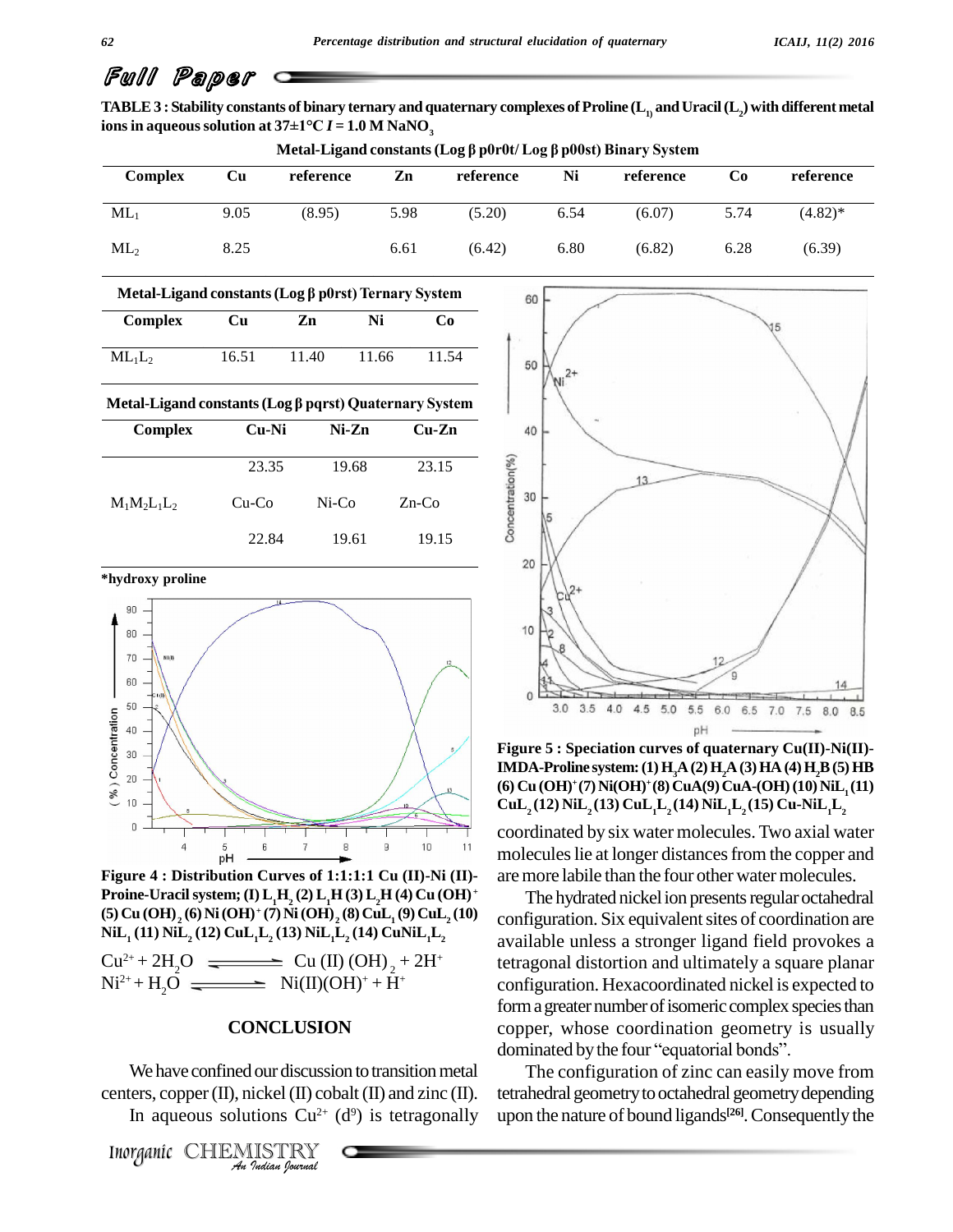





Figure 7 : Probable structure of quaternary  $M_1(\Pi)$ - $M_2(\Pi)$ -IMDA-Proline system( $M_1(\Pi)$ =6 coordinated,  $M_2(\Pi)$ =4 coordinated)

possible mixed species are in greater number than with copper.

The cobalt  $(II)$  chelate of the dipeptide glycylglycine was also found to absorb oxygen reversibly<sup>[27]</sup>. This carbo field has been recently reviewed by Wilkins<sup>[28]</sup>. These coord examples tend to show that oxygen absorption is a with the specific property of cobalt complexes. Uniliarity utilizing Metals having higher log<sub>p</sub> value of metal-L complex remain specific property of cobalt complexes.

will be the first to attach with ligand $(L<sub>1</sub>)$  which further



Figure 8 : Probable structure of Quaternary  $M_1(\Pi) - M_2(\Pi)$ -<br>Proline-Uracil (M<sub>1</sub> (II) and M<sub>2</sub> (II) =6 coordinated)

attaches to another ligand  $(L<sub>2</sub>)$  to satisfy its coordination number. Coordination sites of ligands still left free will then be occupied by another metal ion. In all the binary, mixed ligand and mixed-metal mixed-ligand systems of present study following possibilities for the binding of ligands with various metal ions taken understudy may be deduced:

In the cases where M1 (II) and M2 (II) both have octahedral geometry. M12+ ion is coordinated to IMDA by the two carboxylate O-atoms on the equatorial plane. The imino N-atom however coordinates axially, thus IMDA coordinates with  $M12+$ ion in a tridentate manner<sup>[29,30]</sup>. Coordinately unsaturated M1-IMDA complex binds with O-atom of proline and takes up two molecules of solvent  $H<sub>2</sub>O$  as additional ligands, thereby satisfying coordination number.  $M12+$ does not coordinate with the imino-N of proline because of stereo chemical considerations. This coordination site is left for  $M22+$ , which takes up required molecules of H2O to complete the coordination number. However in case of tetrahadral metal ions, metal having higher stability binds with three coordination positions of IMDA in a tridentate manner and with one carboxylate oxygen of proline. Thus, no additional water istaken up by it. Another metal ion gets bound to the imino nitrogen or proline and three water molecule.

with the primary ligand Proline. Valences are satisfied<br>
utilizing water molecules, while one imino 'N'' atom still<br>
remains free. This may further lead to the formation of<br>
quaternary complex while adding secondary metal In the formation of mixed-ligand complexes, the secondary ligand(Uracil) coordinates through N and carboxyl atoms with the tetra coordinated or hexa coordinated metal ions which are already coordinated coordinated metal ions which are already coordinated<br>with the primary ligand Proline. Valences are satisfied<br>utilizing water molecules, while one imino 'N'' atom still remains free. This may further lead to the formation of quaternarycomplex while adding secondarymetal ion

Inorganic CHEMISTRY